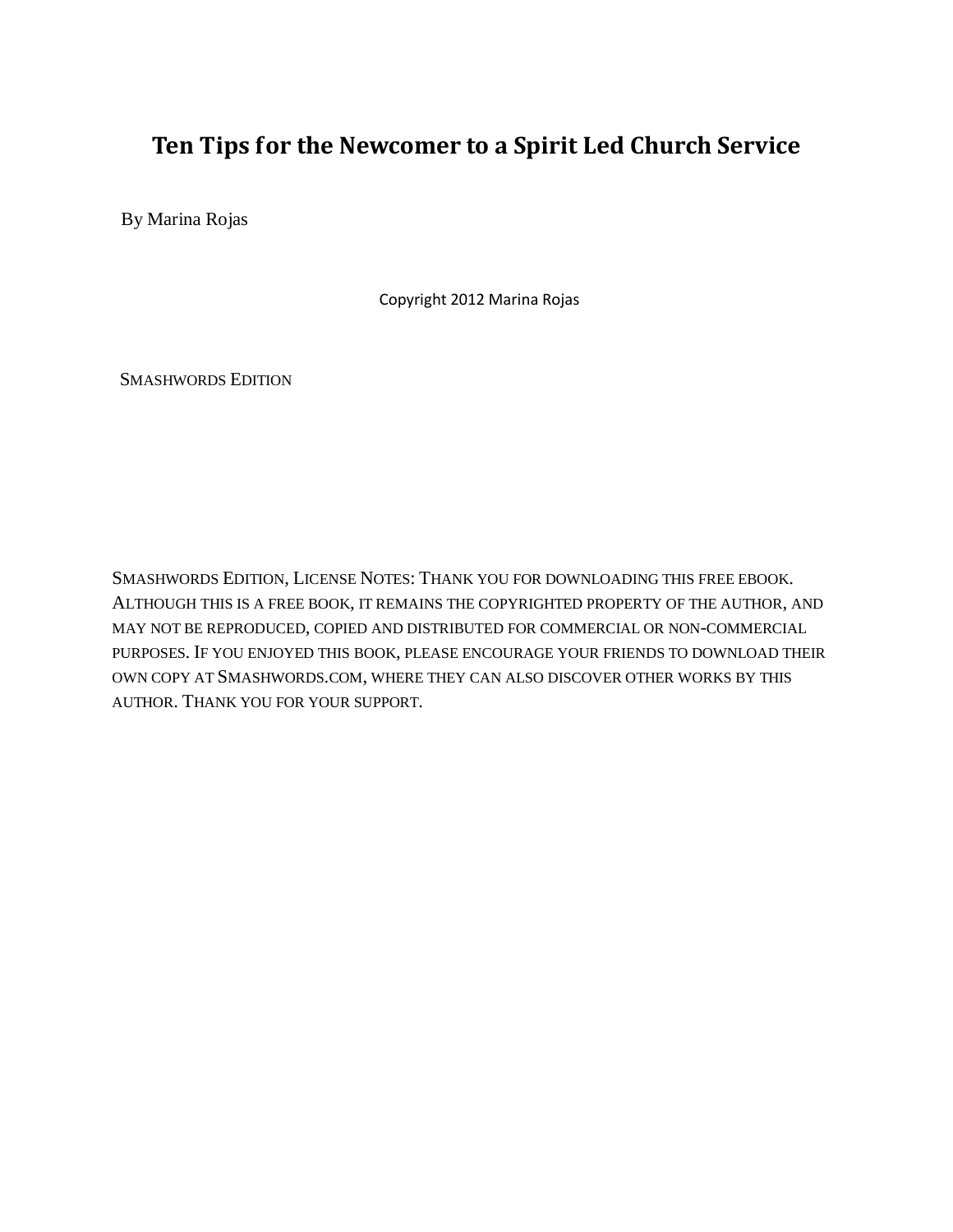1. WHEN THE MUSIC STARTS, AND THE PEOPLE START SINGING, SING LOUD. IT DOES NOT MATTER THAT YOU SING OFF KEY, ON KEY, OR THAT YOU CAN'T SING AT ALL. SINGING OF SPIRIT-LED MUSIC DOES NOT HAVE TO BE GOOD, JUST LOUD. I USED TO THINK THAT WAS BECAUSE GOD WAS SO FAR AWAY, BUT I FOUND OUT, IT'S REALLY BECAUSE EVERYONE JUST LIKES SINGING TO GOD, AND IT TURNS OUT HE'S REALLY CLOSE ENOUGH TO HEAR. SOME OF US JUST HOPE HE IS ALSO TONE DEAF.

2. ALWAYS, ALWAYS, ALWAYS, CARRY KLEENEX WITH YOU. BRING A FULL BOX, HIDE SOME IN YOUR BIBLE, AND STUFF SOME UP YOUR SWEATER OR JACKET SLEEVE. IF YOU FORGET TO BRING SOME, TURN AROUND, GO BACK HOME AND GET SOME, JUST DON'T LEAVE HOME WITHOUT IT. BELIEVE ME, THIS IS A COMMODITY THAT YOU WILL NEED EVERY TIME YOU ATTEND A SPIRIT-LED CHURCH SERVICE, BECAUSE IF YOU DON'T CRY, IT IS A GUARANTEE THAT SOMEONE ELSE WILL. BY ALWAYS HAVING A READY SUPPLY, YOU CAN MAKE MANY FRIENDS AND INFLUENCE PEOPLE BY BEING THE "KLEENEX LADY". YOU WILL BECOME MORE PRECIOUS THAN SILVER.

3. When going up to the altar to be prayed for, ALWAYS go to the end of the line. DO NOT, I repeat, DO NOT ever stand behind someone waiting for prayer. Especially do not stand behind anyone **bigger** than you waiting for prayer. If you are smart, you will stand in front of someone WAY bigger than you, while you are waiting for prayer. This is based on Psalm 55:22b "He will never let the righteous fall" He does, however, let the Spirit filled fall, sometimes, so I think you get the picture.

4. ANOTHER PRAYER TIP FOR SPIRIT-LED SERVICES (FOR FEMALES), IS ALWAYS WEAR A LONG—AND I MEAN VERY LONG—SKIRT, OR LOOSE-FITTING PANTS. I KNOW YOUR MOTHER WOULD BE REAL PROUD OF YOU, WITH THE CLEAN, UN-HOLEY (SORRY FOR THE PUN) UNDERWEAR YOU WEAR TO CHURCH, JUST IN CASE YOU HAVE AN ACCIDENT ON THE WAY THERE, AND THE DOCTORS HAVE TO SEE THEM….BUT!!! YOU DO NOT WANT TO SHARE THEM WITH THE CONGREGATION. BY WEARING A LONG SKIRT OR LOOSE FITTING PANTS, IF YOU DO HAPPEN TO SAY, HAVE AN EXPERIENCE WITH THE HOLY GHOST, AND/OR FALL ON THE FLOOR FOR ANY REASON, YOU WILL NOT END UP SHARING THE SECRET THAT ONLY YOUR MOTHER SHOULD BE PROUD OF.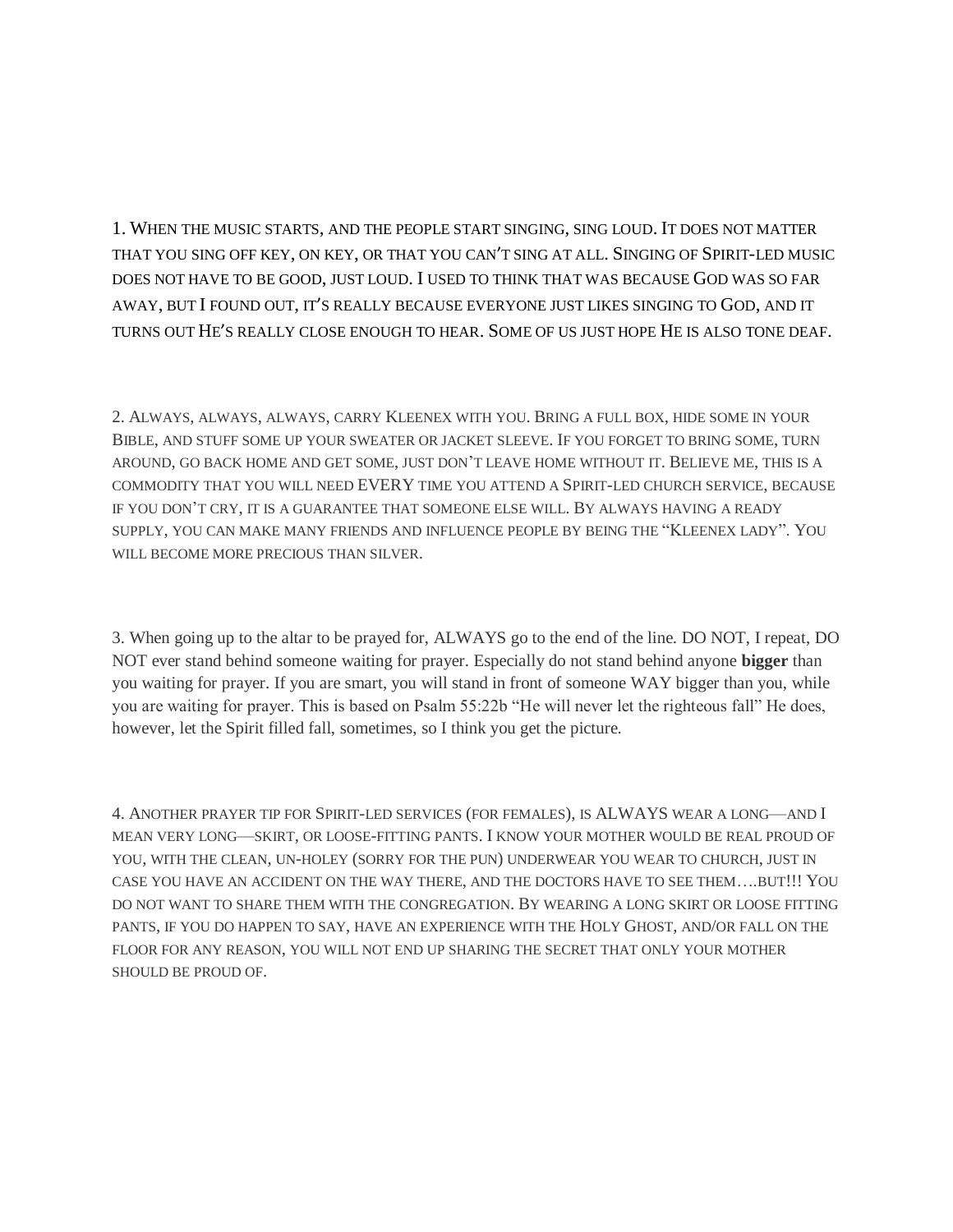5. Before leaving the comfort of your own home, you must always—again with that always thing—check the armpits of your clothes for holes. You will find that you will spend a lot of time with your arms in the air, and it will be a little embarrassing if you happen to notice a hole in your clothes in the armpit area. It will be even worse if someone else notices, like maybe, God, Who is the One that everyone is always waving at, in Spirit-led church services anyway. Of course, if you have an undetected hole in your armpit area, you will realize that you are facing the pastor and the choir while you are waving at God and the problem with that is, is that the pastor and the choir are facing you while they are waving at God with you. If you have armpit holes, then everyone will be aware that you are "holey", and some may even mention it to you. Do not confuse this with being "holy".

6. IF YOU ARE GOING TO A SERVICE THAT TOUTS A VISITING GUEST SPEAKER (AND THAT INCLUDES PASTORS, YOUTH PASTORS, EVANGELISTS, TELE-EVANGELISTS, MISSIONARIES, VISIONARIES, AND OTHERWISE) WHO IS FROM THE SOUTHERN PART OF THE UNITED STATES (OTHERWISE KNOWN AS "THE SOUTH", AS IN :"WE ARE HAVING A GUEST SPEAKER FROM "THE SOUTH.") DO NOT, I REPEAT, **DO NOT** SIT IN ANY OF THE FRONT THREE ROWS OF THE CHURCH. SOUTHERN GUEST SPEAKERS ARE REQUIRED TO START OUT SLOW, WITH THAT CUTE LITTLE SOUTHERN DRAWL, AND THEN REV UP TO A LOUD IN-YOUR-FACE KIND OF PREACHING, AND THAT USUALLY INVOLVES A LOT OF SPITTING. NOW, REFERRING TO STEP 5 ABOVE, REMEMBER, HE WILL BE FACING YOU. IF HE IS SPITTING, THAT MEANS THAT SOMEONE IN THE FIRST THREE ROWS WILL BE ANOINTED WITH MORE THAN MERE WORDS. SIT TOWARDS THE BACK, AND REMEMBER TO PASS UP THE KLEENEX.

7. If you are a person who is uncomfortable being hugged and kissed by complete strangers, hang on to your hat. People in Spirit-led churches do not know that you are a stranger. They have developed some notion that somehow, you are a part of their Spirit-led family, and they will tend to treat you that way. You will be hugged, and many times kissed, by complete strangers who you will only meet again in heaven. That's ok, because remember, you have your Kleenex to wipe off your cheeks, and the hugs usually don't leave lipstick all over your face.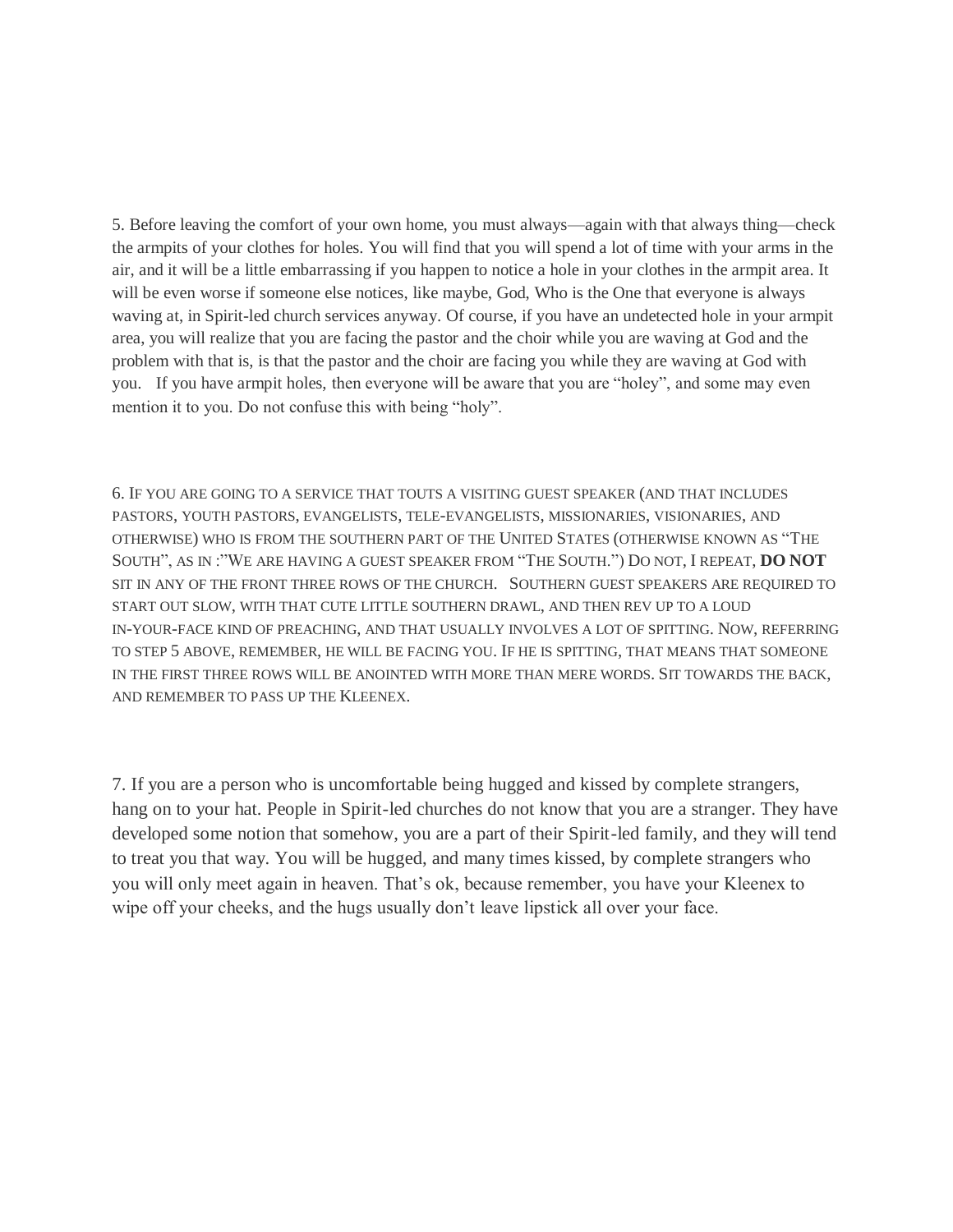8. As soon as you know you will be attending a Spirit-led church, join the nearest Weight Watchers chapter. *Immediately, if not sooner*. Spirit led people tend to break bread a lot together. They tend to breakfast, lunch, and dinner together, and then they go out for coffee and donuts later. Spirit led people tend to think that by hanging out eating together, they will grow closer in the Spirit. Eventually, they do grow closer, because everyone has to start buying clothes 2 sizes larger. But that's ok, that way you'll have a lot of old things to donate to the mission work in a third world country where Spirit led people do not eat together so often.

9. DO NOT, UNDER ANY CIRCUMSTANCES, MENTION THE FACT THAT YOU ARE HAVE NOT RECEIVED THE GIFT OF TONGUES, OR THAT YOU ARE A LITTLE UNCOMFORTABLE PRAYING OUT LOUD. IF YOU DO THAT, FOUR HUNDRED AND FIFTY PRAYER WARRIORS WILL RUN OVER AND LAY HANDS ON YOU, WITH THREE HUNDRED OF THEM PRAYING THAT YOU RECEIVE THE GIFT OF TONGUES WHILE THE OTHERS WILL PRAY THAT YOU GET THE GIFT OF BOLDNESS. THERE WILL BE WEEPING AND WAILING, AND GNASHING OF TEETH, BUT THAT WILL ONLY BE YOU, TRYING TO ESCAPE THE STRONGHOLD OF THE GIFT OF INTERCESSORY PRAYER. OF COURSE, WHEN YOU FINALLY RELENT, AND PRAY OUT LOUD, EVERYONE WILL LET YOU UP OFF OF THE FLOOR, AND YOU WILL BE ABLE TO PURSUE OTHER GODLY THINGS, LIKE BREATHING AGAIN. THIS IS OK, BECAUSE PRAYER IS A GOOD THING. IT ONLY HURTS WHEN YOU'RE FIGHTING IT.

10. Mostly, when you've decided to be part of a Spirit-led church, remember that you need to thank God that He brought you to this place. You will find that His greatest gift is a group of people you can call your church family. They will diligently seek His face, while dragging you kicking and screaming through the many stages of your Christian walk. You will learn that being part of a Spirit-led church gives you a good foundation towards the fruit of the Spirit, and moving in the spiritual gifts. Just remember to look around for the next unsuspecting soul who comes to your service, and hand them a copy of these tips. After all, it's only fair to warn them about going through the change of life with their new Spirit Led family.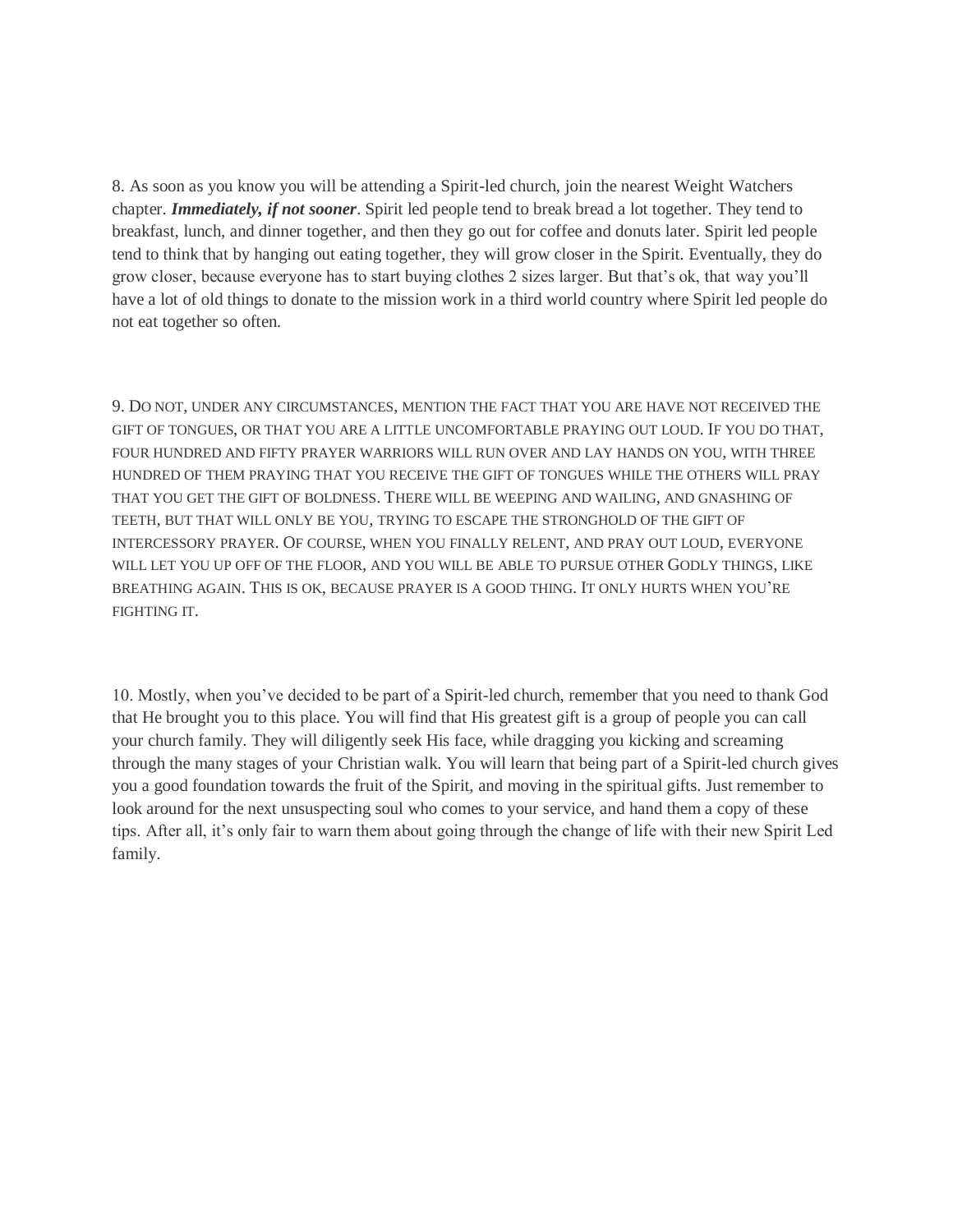## ABOUT THE AUTHOR

A CHILD OF THE 60'S, MARINA ROJAS GREW UP IN A FAMILY THAT WAS MORE CRAZY THAN DYSFUNCTIONAL, SPENDING MOST OF HER TIME AVOIDING CONTACT WITH OTHER MEMBERS OF THE SAME SPECIES AT ALL COSTS. READING HER WAY THROUGH CHILDHOOD, WRITING STORIES BECAME A PAST TIME THAT ALLOWED HER TO KEEP FOND MEMORIES OF TIMES THAT WERE GOOD AND NOT SO REALLY GREAT. IN THE END IT ALL ENDED UP WELL FOR PROSPERITY AND FOR THE SAKE OF BEING ABLE TO LOOK BACK, LAUGH AT IT AND CHEER "I MADE IT!" IN SPITE OF THE CRAZINESS THAT IS PART OF THE HUMAN RACE.

AS MOTHER TO FOUR WONDERFULLY PRODUCTIVE MEMBERS OF SOCIETY, MOTHER-IN-LAW TO TWO WONDERFUL CHOSEN ONES, SHE IS GRANDMOTHER TO FOUR PERFECT LITTLE ANGELS. MARINA DELIGHTS IN EVERY MOMENT WITH HER FAMILY AND THANKS GOD FOR THEM DAILY.

A SMALL THANK YOU

I WOULD LIKE TO THANK YOU FOR USING SOME OF YOUR MOST PRECIOUS TIME TO READ MY STORIES AND POEMS. I HAVE WRITTEN THEM WITH THE HOPE OF GIVING SOMEONE ENCOURAGEMENT, PERHAPS A LITTLE LAUGHTER FOR TODAY AND MOST OF ALL, BECAUSE I JUST HAD TO.